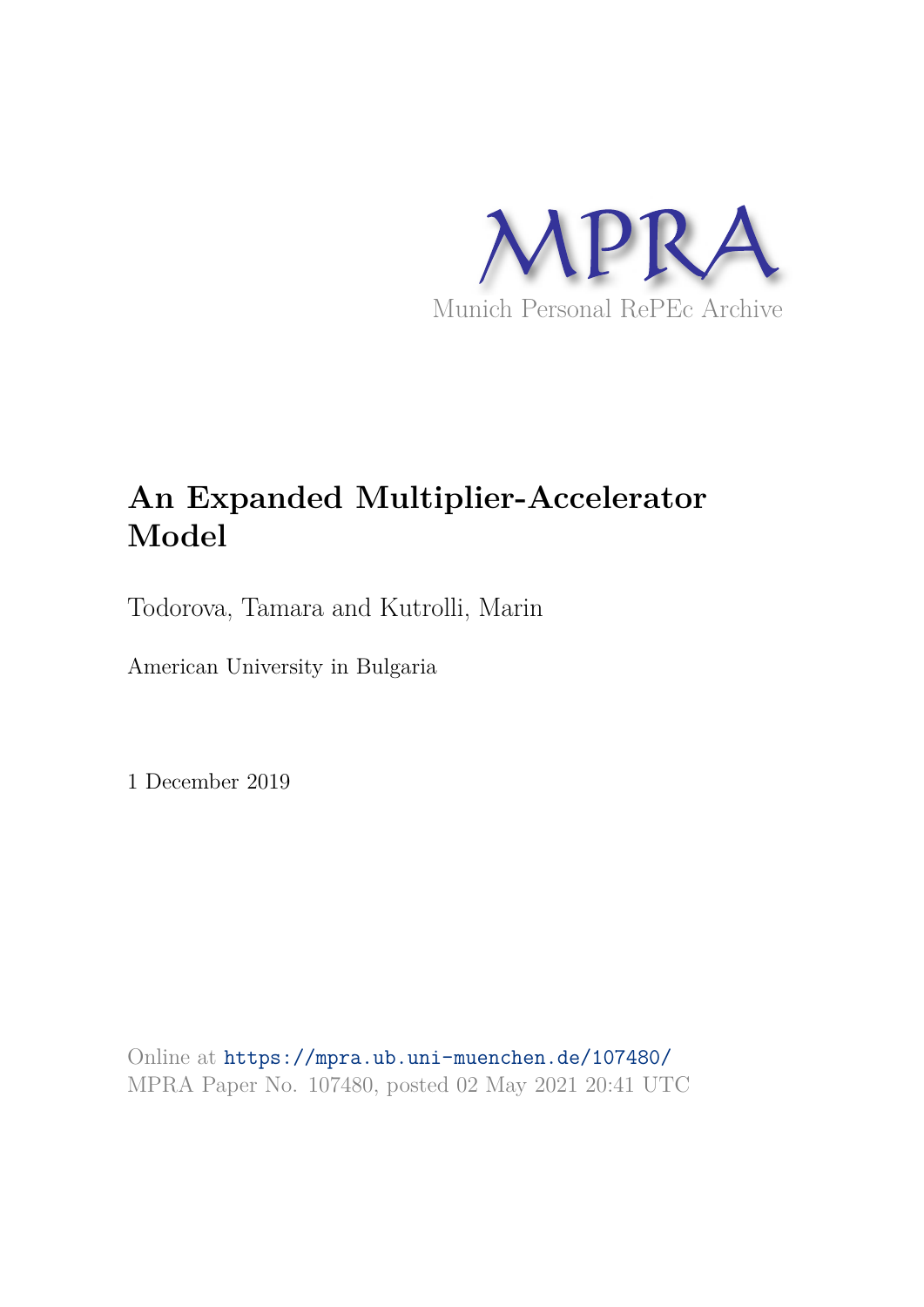## An Expanded Multiplier-Accelerator Model

**Abstract.** This paper revisits the standard multiplier-accelerator model, as advanced by Samuelson. While borrowing on the main assumptions of the multiplier-accelerator, we check the validity of Keynesian theory. Using higher-order difference equations and advanced-level mathematical techniques we solve the tax-augmented multiplier-accelerator model, as well as the open economy one. We find that the values of equilibrium national income are identical to the simple national-income model in the absence of the accelerator. We solve the simple multiplier-accelerator model both in present terms and with prolonged consumption. We solve for equilibrium consumption, tax, and imports which are unaffected by the accelerator. All results conform to Keynesian theory where investment, government spending and exports have a favorable multiplying effect on national income through their respective multipliers. The accelerator coefficient affects neither those multipliers, nor the income and the nonincome tax multipliers. Expanding the multiplier-accelerator by the volume of foreign trade, taxation or both does not change the values of Keynesian variables. Adding an accelerator leaves optimal values unaffected but, more importantly, reinforces Keynesian theory.

**Keywords.** multiplier, accelerator, open economy, difference equations, Keynesian national-income model, tax multiplier, exports multiplier.

**JEL.** E12, C02, E21, E22

#### **1. Introduction**

Harrod (1936, 1939) was the first British economist to analyze the interplay between the multiplier and the accelerator as part of business cycle theory. Harrod intensively exchanged ideas with Keynes before the publication of the General Theory and his own Trade Cycles. Samuelson (1939) advanced a rigorous model of the interaction between the multiplier and the accelerator setting the foundation of macrodynamics. Samuelson aimed at integrating the principle of the multiplier, a newly proposed concept in the Keynesian theory of national income determination at the time, with the older concept of the accelerator in a single theory. The monetarist school criticizes the concept of the investment multiplier in that investment is simply a more variable component than consumption and there is no empirical evidence that they are affected by common shocks or that investment and consumption affect each other at all (Friedman and Schwartz 1963). Some other criticisms involve the endogeneity principle which guides the expectations within the economy but is unable to produce long lasting fluctuations and thus cannot be relied on in constructing long-term predictions. Empirical observations for the parameters of national income have shown that its trajectory is unstable. There are numerous macrodynamic models in the literature and many of them focus on general-equilibrium conditions for an open economy (Harris (1984), Bruno and Sachs (1985) and Devarajan and Go (1998)). None of these models is based entirely on the multiplier-accelerator framework and its direct applicability. Some more recent studies of the multiplier-accelerator process involve Puu, Gardini and Sushko (2005), Westerhoff (2006), Matsumoto and Szidarovszky (2015).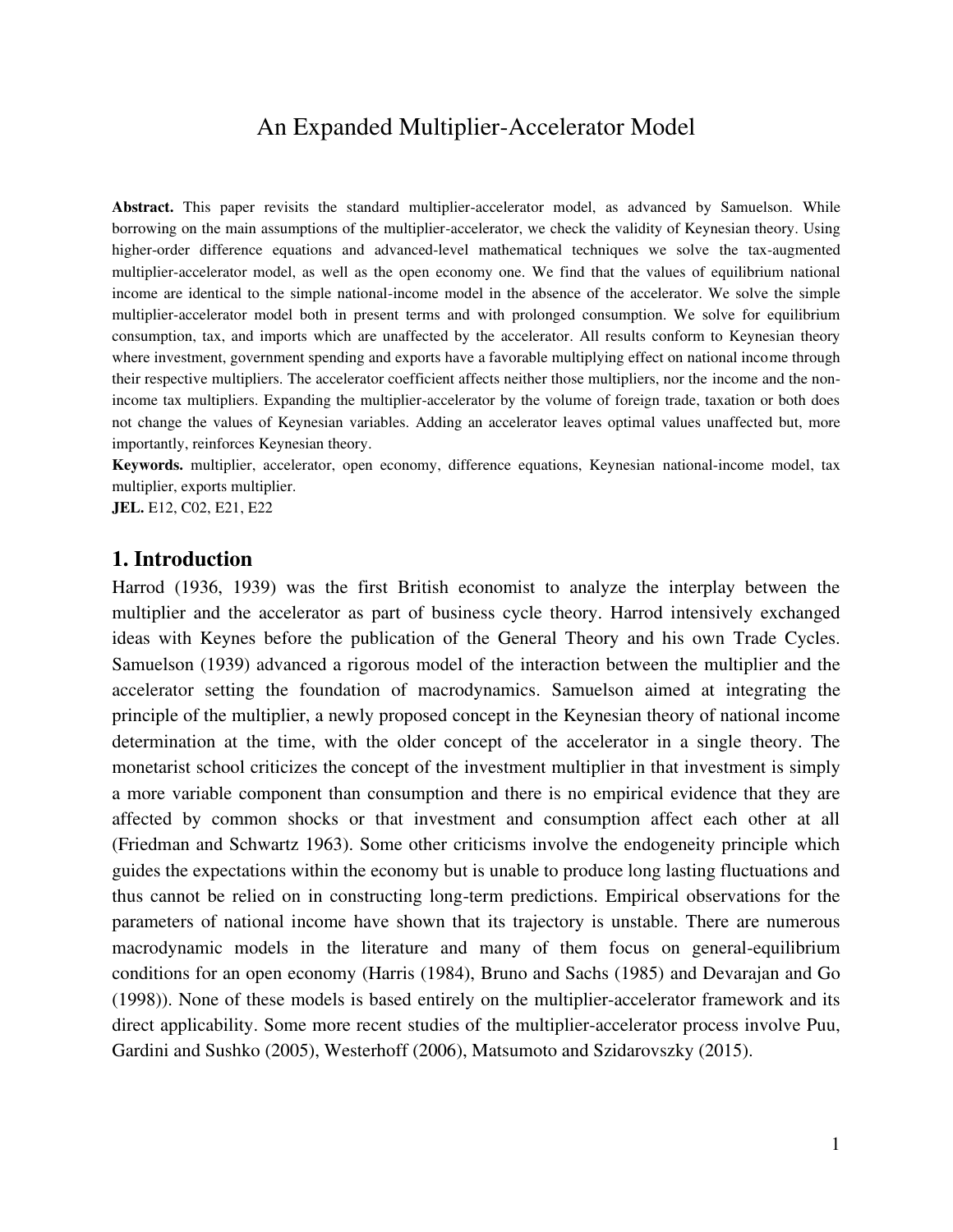In combining the multiplier and the accelerator in the national economy many believe that the two complement each other and should be studied simultaneously. A natural question to ask, though, is which effect dominates in the context of Samuelson's simple multiplier-accelerator setting. Does investment drive national income, as consistent with Keynesian beliefs, or on the contrary, investment results from firms' expectations about the growth of domestic output and generates further output. While the two processes are endogenously related and nurture each other, it is legitimate to ask which is the leading one in the economy. The purpose of this paper is to check the validity of Keynesian theory related to the investment and government spending multiplier, as formulated by Keynes, and to evaluate the role of the accelerator coefficient in the standard combined model, as advanced by Samuelson. We do not essentially introduce a new theory, a general equilibrium representation or a business cycle interpretation. Our goal is to check standard theory by use of advanced discrete time, dynamic analysis and higher-order difference equations. Solving the model in various contexts and using advanced-level mathematical techniques, we do not find strict confirmation that the accelerator effect prevails over the multiplier effect. We find that at the steady state, all equilibrium results of the Keynesian national-income model hold. The values of equilibrium national income are identical to those under Keynesian assumptions in the case of the simple national-income model and multiplier in the absence of the accelerator, the tax-augmented national-income model as well as the national-income model in the conditions of an open economy, that is, with foreign trade added. We solve the simple multiplier-accelerator model both in present terms and by moving consumption one period backward. We solve for equilibrium consumption, tax, and imports. All results conform to Keynesian theory where investment, government spending and exports have a favorable multiplying effect on national income through the investment, government spending and exports multipliers, respectively. We obtain two more multipliers in the multiplieraccelerator setting, namely, the income and the non-income tax multipliers. Their values are identical to those of Keynesian economics. The analysis leads us to believe that adding an accelerator coefficient reaffirms Keynesian findings, reinforcing thus the validity of the theory.

### **2. The Standard Multiplier-Accelerator Relationship**

The traditional multiplier-accelerator model shows a dual-causality relationship between aggregate investment and national income. In the presence of positive exogenous shocks increased investment has a multiplying effect on national income by the amount of the investment multiplier but the increase in income makes firms believe that demand for their goods has increased. This stimulates firms to invest more in capital stock, which is known as the accelerator principle (Samuelson, 1939). Thus, investment stimulates national income through the multiplier process while national income increases investment through the accelerator process, and they affect each other in an interactive way. The effect of a downturn in the economy would be adverse on both national income and investment which makes the multiplieraccelerator process relevant to the business cycle. In a recession the multiplier-accelerator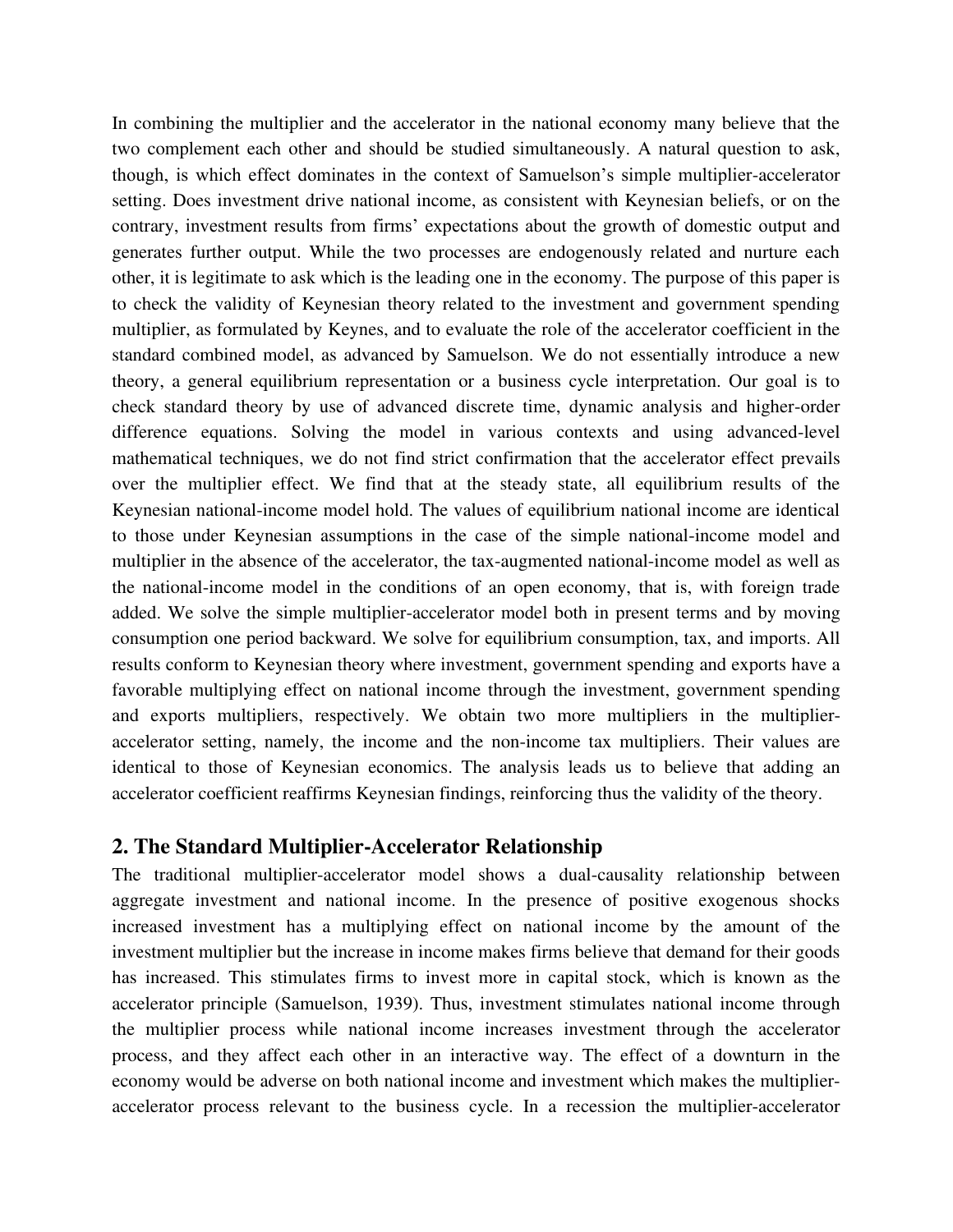process would force the economy to contract. The standard model assumes the following three equations

$$
Y_t = C_t + I_t + G_o \tag{1}
$$

$$
C_t = \beta Y_{t-1} \tag{2}
$$

$$
I_t = \alpha (C_t - C_{t-1}) \qquad \alpha > 0 \tag{3}
$$

where national income depends on current consumption, investment and government spending. Government spending  $G$ <sub>o</sub> is presumed to be exogenous. In this simple model people spend based on income earned in the previous period where  $\beta$  shows the share of income that is consumed, that is, the marginal propensity to consume. Investment is positively related to the increase in aggregate consumption  $\Delta C_{t-1} = C_t - C_{t-1}$ , as shown by the accelerator coefficient  $\alpha$ . The investment equation implies that the increased consumption makes firms optimistic, seeing demand for their product rise and, thereof, nurtures them to increase investment. We substitute the respective terms for  $C<sub>t</sub>$  in equation (3).

$$
I_t = \alpha \beta (Y_{t-1} - Y_{t-2}) \tag{4}
$$

Substituting for consumption and investment into (1) and moving forward by two periods gives a second-order difference equation for national income

$$
Y_{t+2} - \beta(1+\alpha)Y_{t+1} + \alpha\beta Y_t = G_o \tag{5}
$$

The parameters here are  $a_1 = -\beta(1 + \alpha)$ ,  $a_2 = \alpha\beta$  and  $c = G_0$ , whereas the particular integral is

$$
\overline{Y} = \frac{c}{1 + a_1 + a_2} = \frac{G_o}{1 - \beta(1 + \alpha) + \alpha\beta} = \frac{G_o}{1 - \beta}
$$
\n(6)

Given that the marginal propensity to consume  $\beta$  is less than 1, we obtain a meaningful intertemporal equilibrium for national income which is positively related to exogenous government spending. Furthermore, 1<sup>−</sup>  $\frac{1}{2}$  is the value of the multiplier. The characteristic equation of the model is

$$
b^2 - \beta(1+\alpha)b + \alpha\beta = 0,\tag{7}
$$

giving the roots

$$
b_{1,2} = \frac{\beta(1+\alpha) \pm \sqrt{\beta^2 (1+\alpha)^2 - 4\alpha \beta}}{2}
$$
 (8)

By Viete's formula it follows that the two roots satisfy the conditions

$$
b_1 + b_2 = \beta(1 + \alpha) \tag{9}
$$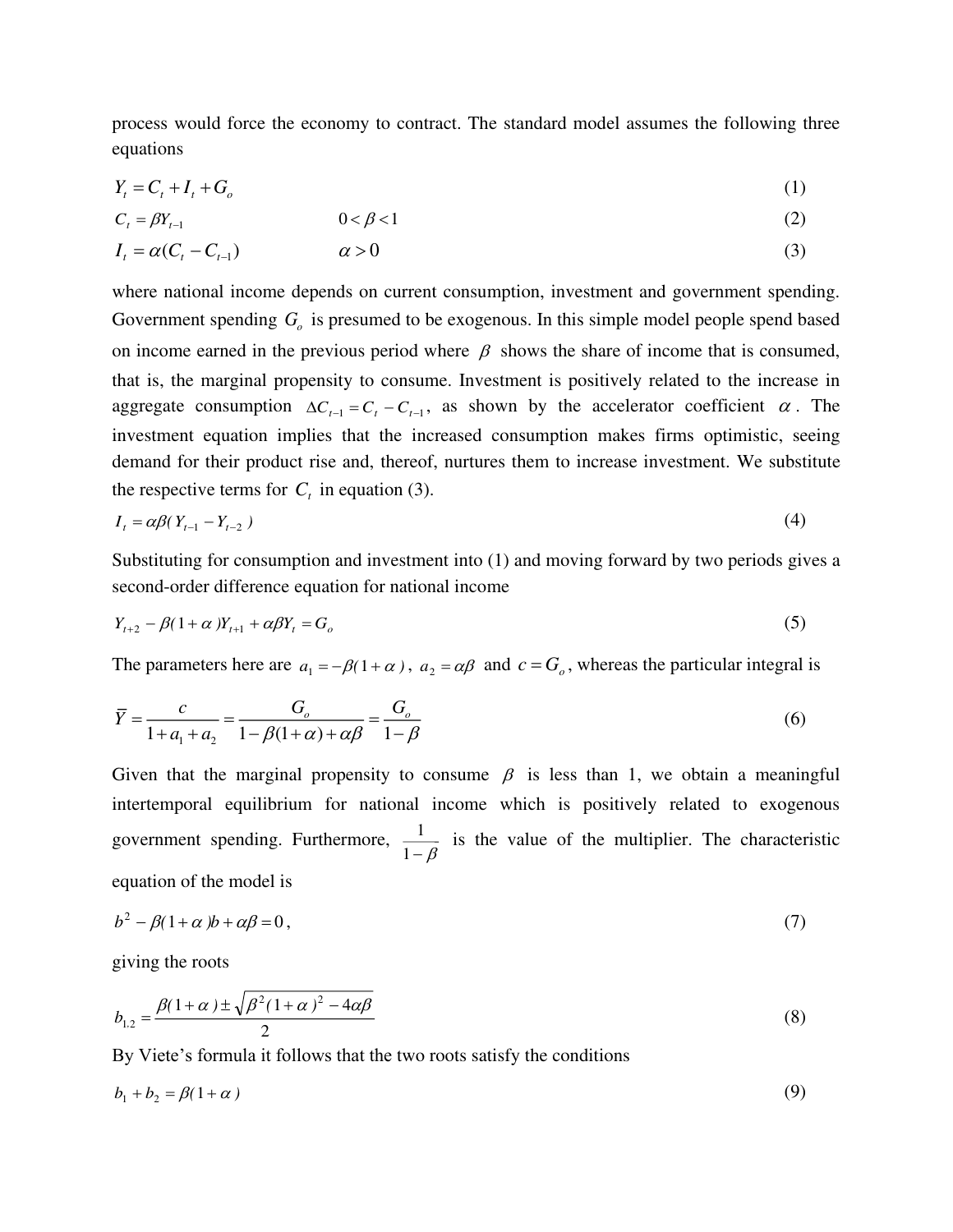$$
b_1 b_2 = \alpha \beta \tag{10}
$$

Based on these results, we conclude that

$$
(1 - b_1)(1 - b_2) = 1 - (b_1 + b_2) + b_1 b_2 = 1 - \beta(1 + \alpha) + \alpha \beta = 1 - \beta
$$
, and, hence, (11)

$$
0 < (1 - b_1)(1 - b_2) < 1 \tag{12}
$$

For the complementary function in the complete solution we have three possible cases depending on whether  $a_1^2 > 4a_2$  from the characteristic equation. This first case is equivalent to

$$
\beta^2 (1 + \alpha)^2 > 4\alpha \beta \tag{13}
$$

$$
\beta > \frac{4\alpha}{\left(1+\alpha\right)^2} \tag{14}
$$

Both distinct real roots are positive since  $b_1b_2 > 0$  and  $b_1 + b_2 > 0$ . This precludes oscillation according to the theory of second-order difference equations and convergence to the intertemporal equilibrium would depend on whether  $b_1$  and  $b_2$  are fractions. Several cases might be considered but the legitimate ones are presented in Table 1. Similar is the case of a repeated root where  $b = \frac{p(1-p)}{2}$  $b = \frac{\beta(1 + \alpha)}{2}$ , again with a positive sign since both  $\alpha$  and  $\beta$  are positive parameters. There is no oscillation again and the dynamic stability of national income depends on whether the repeated root is a fraction. In the final case of conjugate complex roots the presence of  $R = \sqrt{a_2} = \sqrt{\alpha \beta}$  determines stepped fluctuation. If *R* <1, the fluctuation would be narrowed down, while for  $R \ge 1$  we would have explosive growth.

| Case                                                                                         | Subcase                                                                                 | Value of $\alpha\beta$ | Time path of   | Dynamic     |  |  |
|----------------------------------------------------------------------------------------------|-----------------------------------------------------------------------------------------|------------------------|----------------|-------------|--|--|
|                                                                                              |                                                                                         |                        | $Y_{t}$        | stability   |  |  |
| 1. Distinct real roots                                                                       |                                                                                         |                        |                |             |  |  |
|                                                                                              | $\beta > \frac{4\alpha}{(1+\alpha)^2}$ $\begin{array}{c} 0 < b_1 < b_2 < 1 \end{array}$ | $\alpha\beta$ < 1      | Nonoscillatory | Convergence |  |  |
| $\beta > \frac{4\alpha}{(1+\alpha)^2}$   1< $b_1 < b_2$                                      |                                                                                         | $\alpha\beta > 1$      | Nonoscillatory | Divergence  |  |  |
| 2. Repeated real roots                                                                       |                                                                                         |                        |                |             |  |  |
| $\beta = \frac{4\alpha}{\left(1+\alpha\right)^2} \begin{array}{ c c } 0 < b < 1 \end{array}$ |                                                                                         | $\alpha\beta$ < 1      | Nonoscillatory | Convergence |  |  |
| $\beta = \frac{4\alpha}{(1+\alpha)^2}$ $\left  b > 1 \right $                                |                                                                                         | $\alpha\beta > 1$      | Nonoscillatory | Divergence  |  |  |
| 3. Complex roots                                                                             |                                                                                         |                        |                |             |  |  |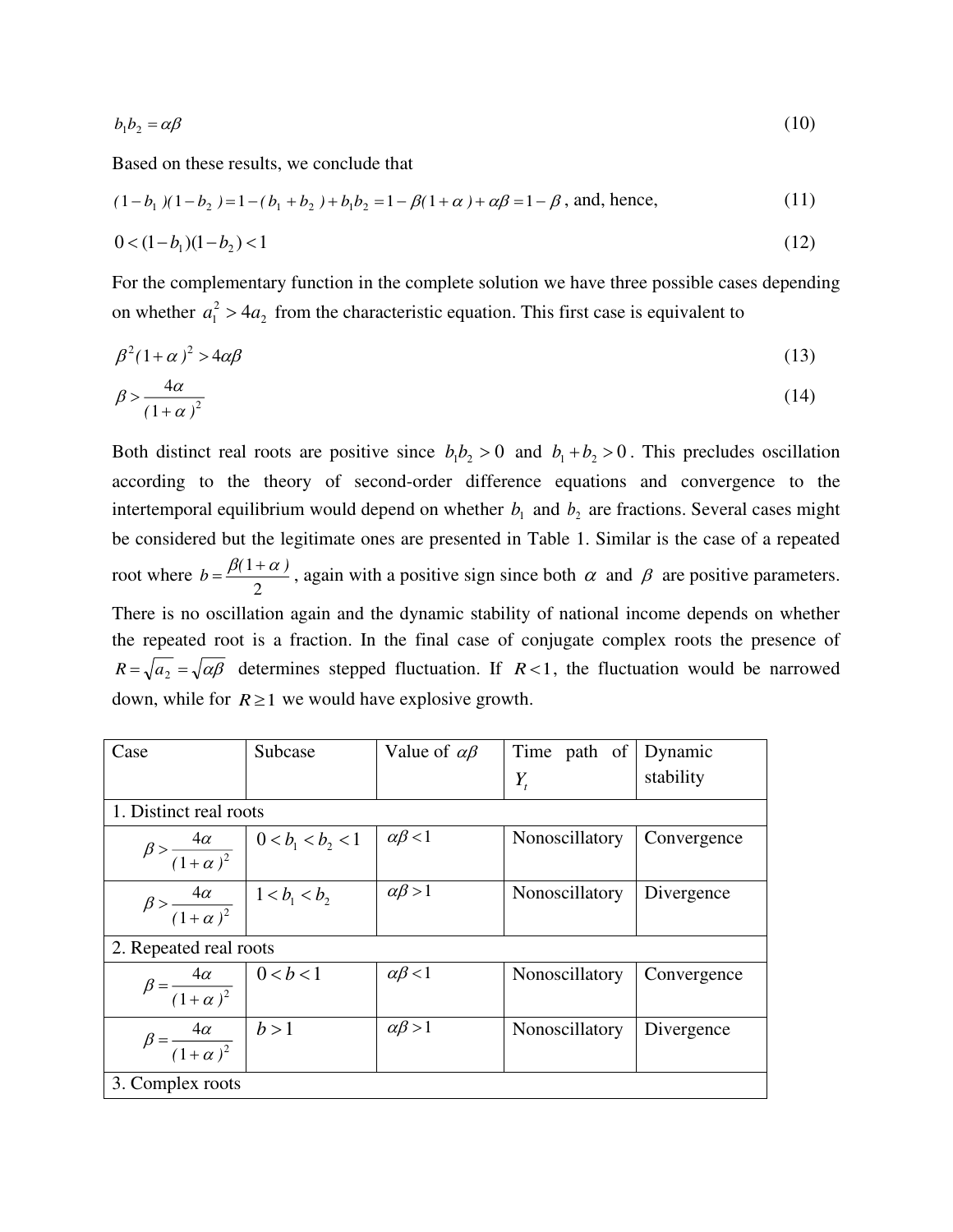| 4 $\alpha$<br>$(1+\alpha)^2$ | R < 1 | $\alpha\beta$ < 1    | Stepped<br>fluctuation | Convergence |
|------------------------------|-------|----------------------|------------------------|-------------|
| 4α<br>$(1+\alpha)^2$         | R > 1 | $\alpha\beta \geq 1$ | Stepped<br>fluctuation | Divergence  |

Table 1. Possible values for the roots of national income

We can summarize that the time path of national income is convergent only if  $\alpha\beta < 1$ . National income can have cyclical fluctuations endogenously without any external shocks and merely due to the interactive play of the multiplier and the accelerator process. We further extend the period of investment. Not only would present consumption depend on national income in the previous period but current investment depends on the change in consumption in the previous period  $\Delta C = C_{t-1} - C_{t-2}$ , rather than  $\Delta C = C_t - C_{t-1}$ .

$$
Y_t = C_t + I_t + G_o \tag{15}
$$

$$
C_t = \beta Y_{t-1} \tag{16}
$$

$$
I_t = \alpha (C_{t-1} - C_{t-2}) \qquad \alpha > 0,
$$
\n(17)

where upon substitution for consumption in  $(17)$  and consequently in  $(15)$ , we obtain a thirdorder difference equation in national income alone.

$$
Y_{t+3} - \beta Y_{t+2} - \alpha \beta Y_{t+1} + \alpha \beta Y_t = G_o \tag{18}
$$

This again generates the standard multiplier, since for the particular integral we have the same result as in (6)

$$
\overline{Y} = \frac{c}{1 + a_1 + a_2} = \frac{G_o}{1 - \beta - \alpha\beta + \alpha\beta} = \frac{G_o}{1 - \beta}
$$
\n(19)

The choice of period for the increase in consumption that stimulates investment, i.e. the period of the acceleration process, does not affect the result and the standard multiplier obtains. The intertemporal equilibrium of aggregate consumption remains unchanged, too. The standard Samuelson model produces a second-order difference equation for aggregate consumption.

$$
C_{t+2} - \beta(1+\alpha)C_{t+1} + \alpha\beta C_t = \beta G_o \tag{20}
$$

Hence, for equilibrium aggregate consumption,

$$
\overline{C} = \frac{\beta G_o}{1 - \beta} = \beta \overline{Y}
$$
\n(21)

Moving the change in consumption a period backward such that the new model is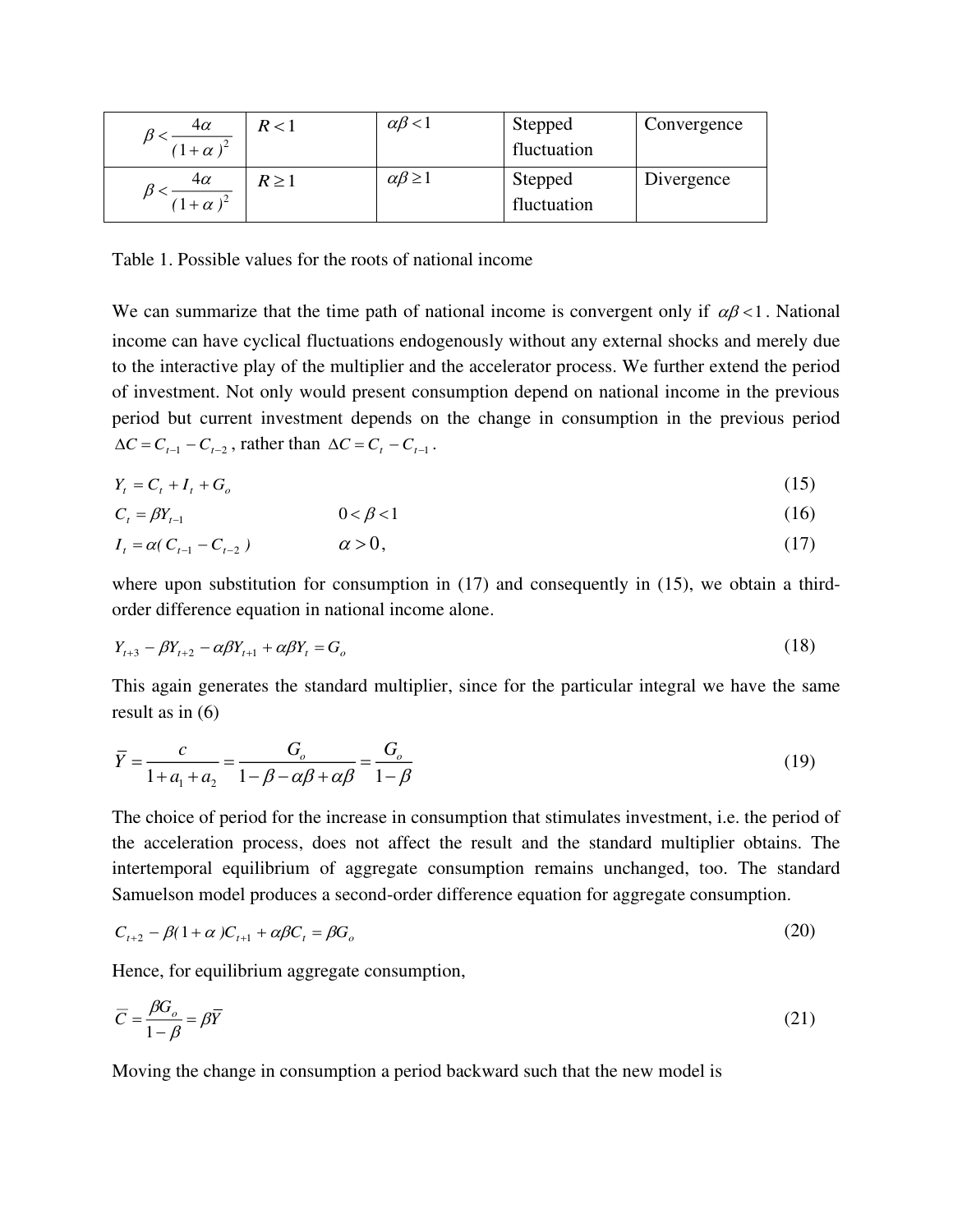$$
Y_t = C_t + I_t + G_o \tag{22}
$$

$$
C_{t} = \beta Y_{t-1} \qquad \qquad 0 < \beta < 1
$$
\n
$$
I_{t} = \alpha (C_{t-1} - C_{t-2}) \qquad \qquad \alpha > 0
$$
\n(23)

produces a third-order difference equation solely in consumption with the same equilibrium value.

$$
C_{t+3} - \beta C_{t+2} - \alpha \beta C_{t+1} + \alpha \beta C_t = \beta G_o \qquad \qquad \overline{C} = \frac{\beta G_o}{1 - \beta} = \beta \overline{Y}
$$
 (25)

Comparing the discrete and the continuous time outcome by transforming the standard multiplier-accelerator model from a discrete into a continuous time form,

$$
Y(t) = C(t) + I(t) + G_o \tag{26}
$$

$$
C(t) = \beta Y(t) \tag{27}
$$

$$
I(t) = \alpha \frac{dC}{dt} \qquad \alpha > 0 \tag{28}
$$

where  $Y(t)$ ,  $C(t)$  and  $I(t)$  are continuous and differentiable functions of time. Hence, the normalized solution for national income is

$$
Y'(t) - \frac{(1-\beta)}{\alpha \beta} Y(t) = -\frac{G_o}{\alpha \beta} \tag{29}
$$

giving the time path of equilibrium national income as

$$
Y(t) = \left[ Y(0) - \frac{G_o}{1 - \beta} \right] e^{\frac{1 - \beta}{\alpha \beta}} + \frac{G_o}{1 - \beta} \tag{30}
$$

This gives the standard multiplier again where  $Y = \frac{1}{1}$  $\bar{Y} = \frac{G_o}{\sqrt{2}}$  $=\frac{\sigma_o}{1-\beta}$ . The time path of national income is divergent from this intertemporal equilibrium level since the values of the parameters determine an explosive growth and a positive exponent  $\frac{(1-\mu)^2}{\alpha\beta}$  $\frac{(1-\beta)}{2}$  where national income starts from an initial level  $Y(0)$ . We see that the equilibrium value of national income is identical in the continuous and the discrete case. The value of the accelerator does not affect equilibrium national income, nor the value of the multiplier, however, the accelerator does play a role in the explosiveness of the time path, that is, how quickly national income diverges from the initial equilibrium level. Since the accelerator is in the denominator of the exponential term in the complementary function, a higher value of the accelerator  $\alpha$  (greater scaling up effect of national income on aggregate investment) slows down the deviation of national income from its equilibrium level.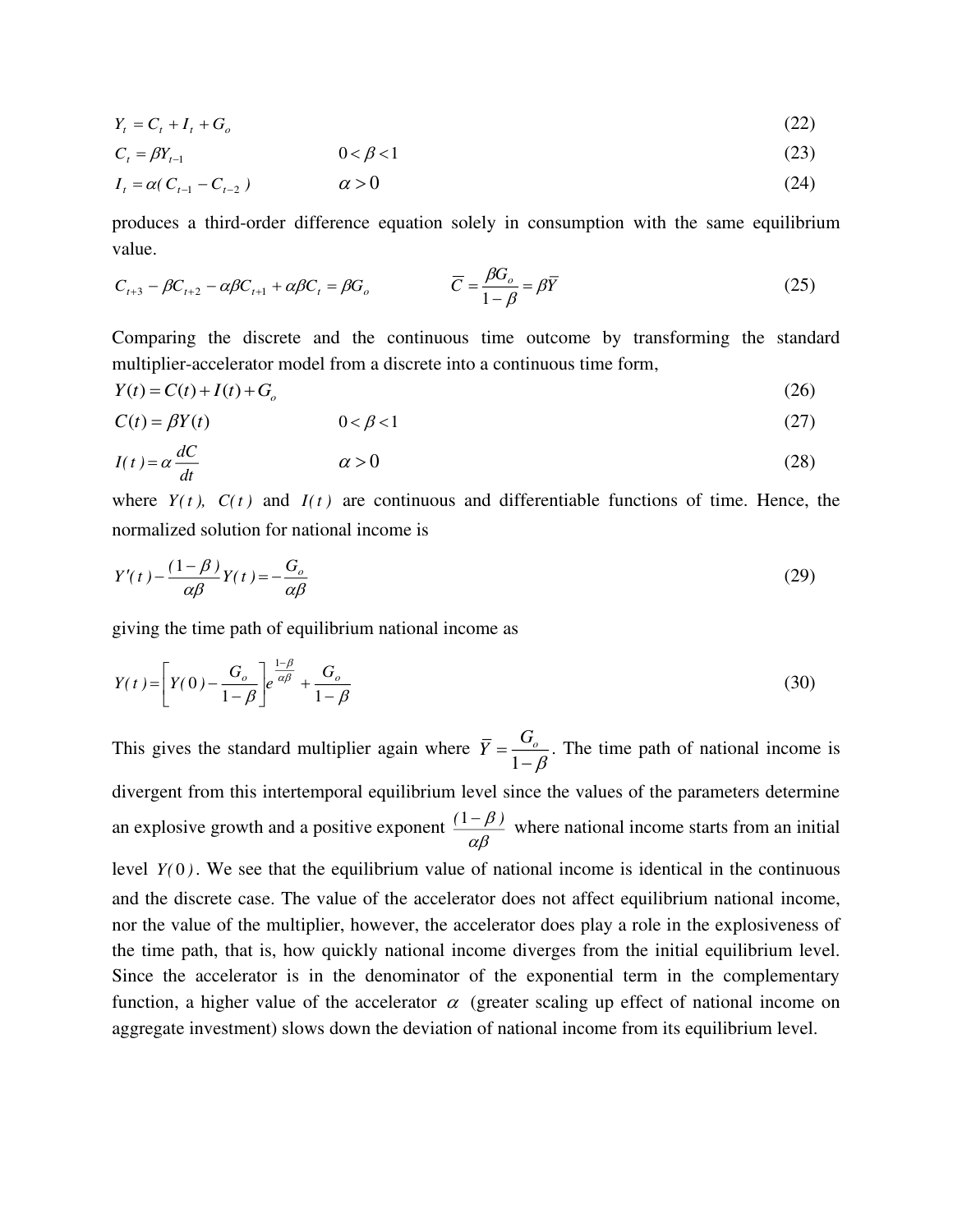#### **3. An Expanded Multiplier-Accelerator Model with Taxation Added**

In his original theory Keynes included two types of tax, income and non-income, and investigated their effect on national income through the two multipliers, an income tax and a non-income tax multiplier, respectively. Keynes found the effect of any kind of tax, direct or indirect, to be negative on national income, although in the presence of a government sector and government expenditure, the role of tax collection would be unavoidable. It, therefore, seems reasonable to verify the effect of those two types of taxes in the combined multiplier-accelerator model. We follow the simple setting of the national-income model where non-income tax is independent of national income while income tax is a share of it. The model with taxation has four main assumptions, as presented below,

$$
Y_t = C_t + I_t + G_o \tag{31}
$$

$$
C_t = \beta (Y_{t-1} - T_{t-1}) \tag{32}
$$

$$
I_t = \alpha (C_t - C_{t-1}) \tag{33}
$$

$$
T_t = \gamma + \delta Y_t \qquad \gamma > 0 \quad 0 < \delta < 1 \tag{34}
$$

where  $\gamma$  is non-income tax and  $\delta$  is the income-tax rate. Substituting (32) and consequently (34) into (33),

$$
I_{t} = \alpha \beta (Y_{t-1} - \gamma - \delta Y_{t-1} - Y_{t-2} + \gamma + \delta Y_{t-2})
$$
\n(35)

$$
I_t = \alpha \beta (1 - \delta) (Y_{t-1} - Y_{t-2}) \tag{36}
$$

Substituting this result in (31) and moving the equation two periods forward,

$$
Y_{t+2} - \beta(1-\delta)(1+\alpha)Y_{t+1} + \alpha\beta(1-\delta)Y_t = G_o - \beta\gamma
$$
\n
$$
(37)
$$

At the steady state we have  $Y = Y_t = Y_{t+1} = Y_{t+2}$  so for equilibrium national income *Y* we have

$$
\overline{Y} - \beta(1 - \delta)(1 + \alpha)\overline{Y} + \alpha\beta(1 - \delta)\overline{Y} = G_o - \beta\gamma
$$
\n(38)

$$
\overline{Y} = \frac{G_o - \beta \gamma}{1 - \beta(1 - \delta)(1 + \alpha) + \alpha \beta(1 - \delta)} = \frac{G_o - \beta \gamma}{1 - \beta(1 - \delta)}
$$
(39)

which is the value of equilibrium national income. It is expected that government spending  $G<sub>o</sub>$ exceeds a minimum threshold level of  $\beta\gamma$  for a positive national income to obtain. In the absence of taxation, that is, when income and non-income tax are assumed to be zero, the value of national income is exactly equal to that under the simple national income, or  $Y = \frac{0}{1-\beta}$  $\overline{Y} = \frac{G_o}{1 - g}$ . The accelerator  $\alpha$  plays no role in the multiplier again, as in the case of Samuelson's ordinary multiplier-accelerator model. The denominator being a fraction gives rise to a ratio bigger than 1.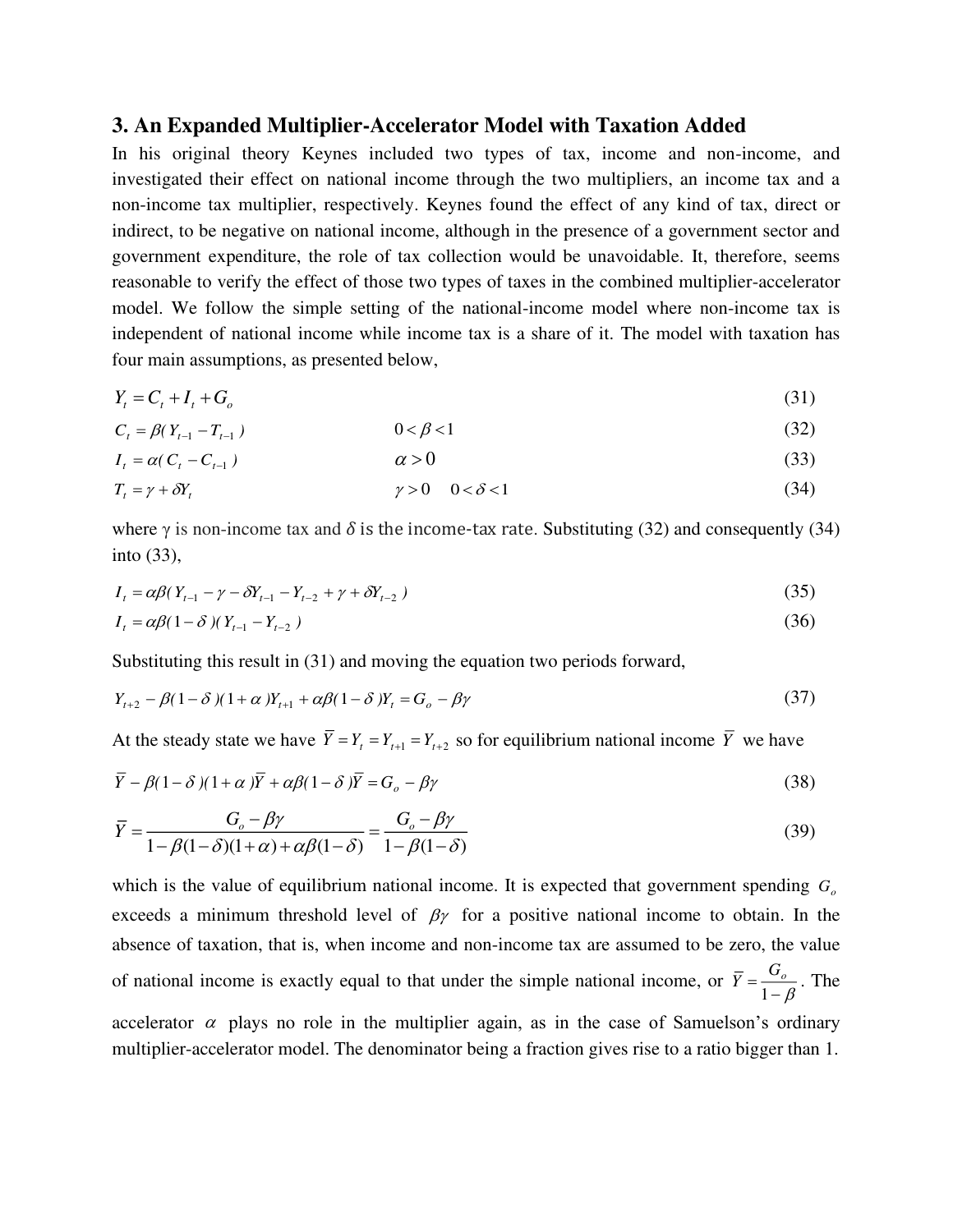$$
\frac{\Delta \overline{Y}}{\Delta G_o} = \frac{1}{1 - \beta(1 - \delta)} > 1\tag{40}
$$

We get two more standard multipliers, the non-income tax multiplier and the income tax multiplier

$$
\frac{\Delta \bar{Y}}{\Delta \gamma} = -\frac{\beta}{1 - \beta(1 - \delta)} < 0
$$
\n(41)

$$
\frac{\Delta \overline{Y}}{\Delta \delta} = -\frac{\beta \overline{Y}}{1 - \beta (1 - \delta)} < 0
$$
\n(42)

This shows no difference with Keynesian theory where both multipliers are negative and have the same value. Solving for equilibrium consumption,

$$
C_t = \beta (Y_{t-1} - \gamma - \delta Y_{t-1}) = \beta (1 - \delta) Y_{t-1} - \beta \gamma
$$
\n(43)

$$
Y_{t-1} = \frac{C_t + \beta \gamma}{\beta (1 - \delta)}\tag{44}
$$

Substituting for the respective terms in (31), gives a second-order difference equation in consumption.

$$
C_{t+2} - \beta(1+\alpha)(1-\delta)C_{t+1} + \alpha\beta(1-\delta)C_t = \beta(1-\delta)G_o - \beta\gamma
$$
\n
$$
(45)
$$

For equilibrium aggregate consumption,

$$
\overline{C} = \frac{\beta(1-\delta)G_o - \beta\gamma}{1-\beta(1-\delta)}
$$
(46)

Finally, for taxation *<sup>T</sup>* ,

$$
I_{t} = \alpha \beta (Y_{t-1} - T_{t-1} - Y_{t-2} + T_{t-2})
$$
\n
$$
(47)
$$

where 
$$
Y_t = \frac{I_t - \gamma}{\delta}
$$
 from (34)

$$
I_{t} = \alpha \beta \left( \frac{T_{t-1} - \gamma}{\delta} - T_{t-1} - \frac{T_{t-2} - \gamma}{\delta} + T_{t-2} \right)
$$
(48)

Substituting in (31) results in

$$
T_{t+2} - \beta(1+\alpha)(1-\delta)T_{t+1} + \alpha\beta(1-\delta)T_t = (1-\beta)\gamma + \delta G_o
$$
\n
$$
\tag{49}
$$

Thus, for equilibrium tax revenue we have

$$
\overline{T} = \frac{(1 - \beta)\gamma + \delta G_o}{1 - \beta(1 - \delta)}
$$
\n(50)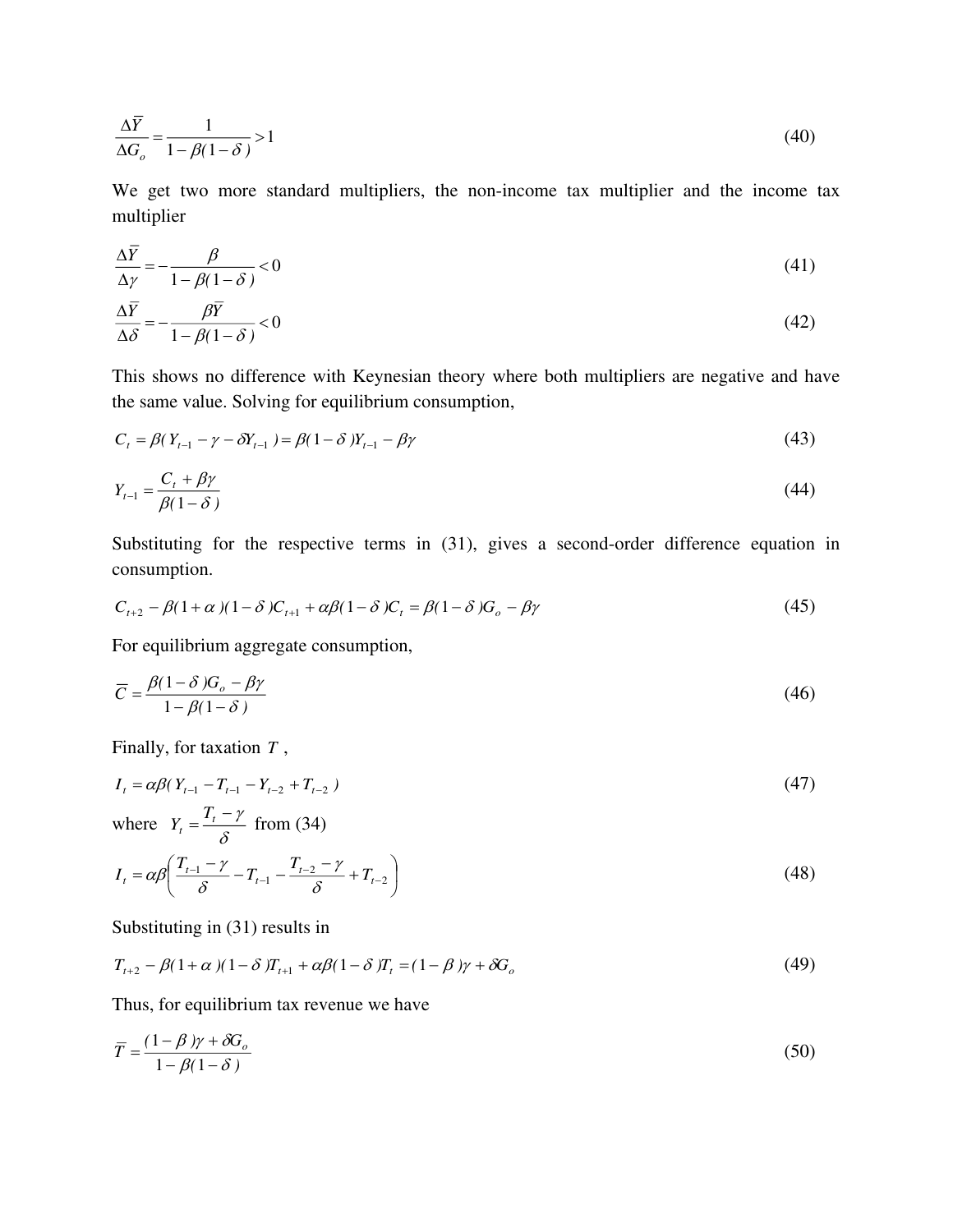The equilibrium values for national income, consumption and tax we get are equal to those under the ordinary Keynesian national income model with taxes included, that is,

$$
\overline{Y} = \frac{G_o - \beta \gamma}{1 - \beta(1 - \delta)} \qquad \overline{C} = \frac{\beta(1 - \delta)G_o - \beta \gamma}{1 - \beta(1 - \delta)} \qquad \overline{T} = \frac{(1 - \beta)\gamma + \delta G_o}{1 - \beta(1 - \delta)}
$$
(51)

Furthermore, we can easily check the identity  $\overline{C} = \beta(\overline{Y} - \overline{T})$  under the expanded multiplieraccelerator model, where consumption is a share of disposable income, or

$$
\overline{C} = \beta(\overline{Y} - \overline{T}) = \beta \left( \frac{(G_o - \beta \gamma)}{1 - \beta(1 - \delta)} - \frac{(1 - \beta)\gamma + \delta G_o}{1 - \beta(1 - \delta)} \right) = \frac{\beta(1 - \delta)G_o - \beta \gamma}{1 - \beta(1 - \delta)}
$$
(52)

We notice that both consumption and tax revenue are positively related to government spending. In the expanded tax multiplier-accelerator model we can again extend the period of change in consumption so that the new model becomes

$$
Y_t = C_t + I_t + G_o \tag{53}
$$

$$
C_t = \beta (Y_{t-1} - T_{t-1}) \tag{54}
$$

$$
I_t = \alpha (C_{t-1} - C_{t-2}) \tag{55}
$$

$$
T_t = \gamma + \delta Y_t \qquad \gamma > 0 \quad 0 < \delta < 1 \tag{56}
$$

Substituting into the accelerator equation (55), we get:

$$
I_t = \alpha \beta (Y_{t-2} - T_{t-2} - Y_{t-3} + T_{t-3})
$$
\n<sup>(57)</sup>

$$
I_{t} = \alpha \beta (Y_{t-2} - \gamma - \delta Y_{t-2} - Y_{t-3} + \gamma + \delta Y_{t-3}), \text{ and}
$$
 (58)

$$
C_t = \beta(1 - \delta)Y_{t-1} - \beta\gamma\tag{59}
$$

gives the following equation for national income

$$
Y_{t+3} - \beta (1 - \delta) Y_{t+2} - \alpha \beta (1 - \delta) Y_{t+1} + \alpha \beta (1 - \delta) Y_t = G_o - \beta \gamma
$$
\n(60)

$$
\overline{Y} = \frac{G_o - \beta \gamma}{1 - \beta (1 - \delta)}
$$
\n(61)

Substituting for consumption in (53) in the extended case where  $Y_{t-1} = \frac{C_t + \beta T}{\beta(1-\delta)}$  $Y_{t-1} = \frac{C_t + \beta \gamma}{\beta (1 - \delta)}$  $\beta\gamma$ +  $\frac{1}{\beta(1-\delta)},$ 

$$
C_{t+3} - \beta(1-\delta)C_{t+2} - \alpha\beta(1-\delta)C_{t+1} + \alpha\beta(1-\delta)C_t = \beta(1-\delta)G_o - \beta\gamma
$$
\n
$$
(62)
$$

$$
\overline{C} = \frac{\beta(1-\delta)G_o - \beta\gamma}{1-\beta(1-\delta)}
$$
(63)

Finally, for tax in the extended version,

$$
I_t = \alpha \beta (Y_{t-2} - T_{t-2} - Y_{t-3} + T_{t-3})
$$
\n<sup>(64)</sup>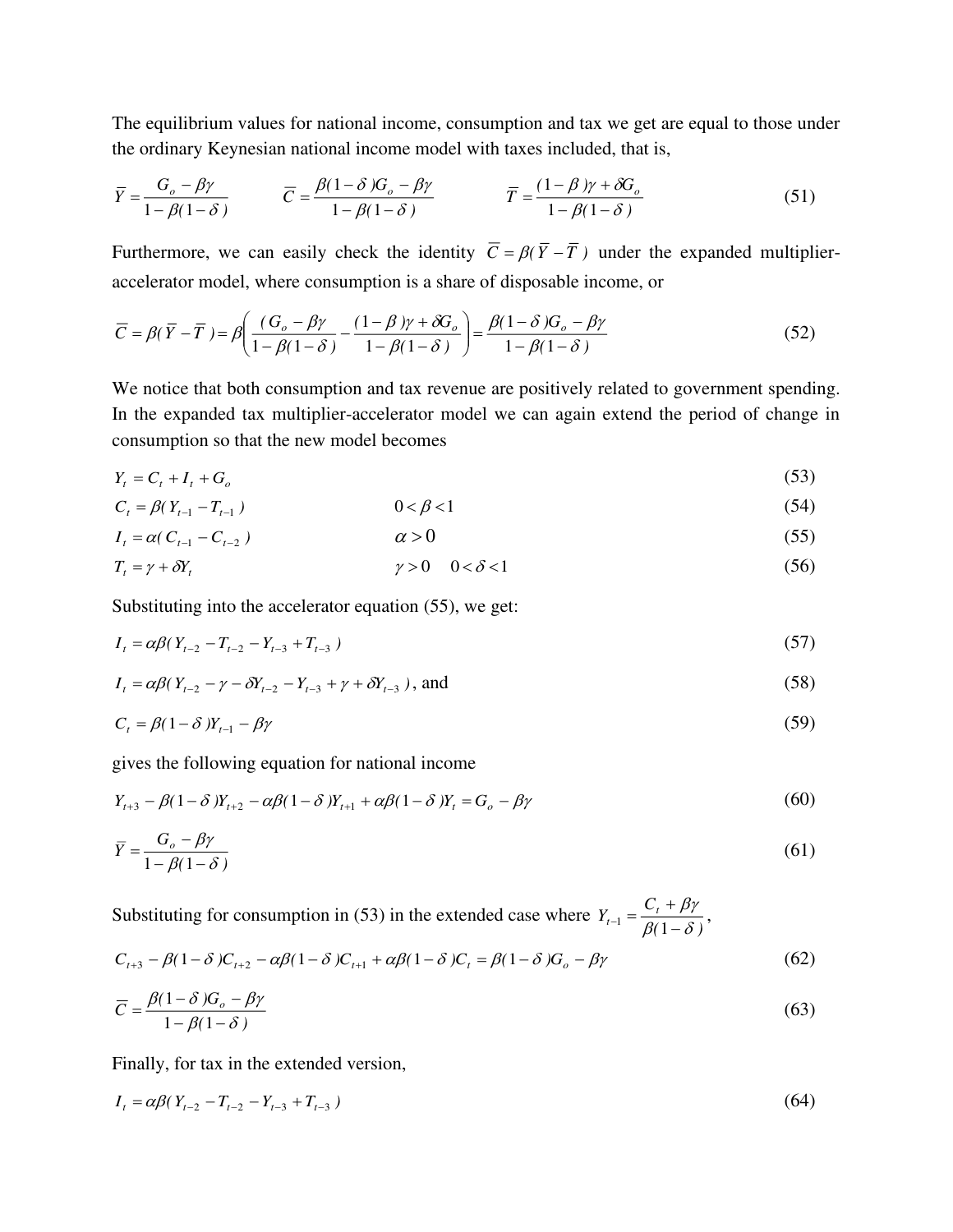where  $Y_t = \frac{Y_t}{\delta}$  $\frac{I_t - \gamma}{I}$  $Y_t = \frac{T_t - \gamma}{r}$  from (56)  $I_t = \alpha \beta \left( \frac{T_{t-2} - \gamma}{s} - T_{t-2} - \frac{T_{t-3} - \gamma}{s} + T_{t-3} \right) = \frac{\alpha \beta (1-\delta)}{s} (T_{t-2} - T_{t-3})$  $T_{t-2} - T_{t-2} - \frac{T-3}{T_{t-3}} + T_{t-3} = \frac{T_{t-2} - T_{t-2}}{T_{t-2}} - T_{t-2}$  $=\frac{\mu p(1-\mu)}{2}$ J  $\left(\frac{T_{t-2} - \gamma}{T_{t-2} - T_{t-2}} - \frac{T_{t-3} - \gamma}{T_{t-3}} + T_{t-3}\right)$ l  $=\alpha\beta\left(\frac{T_{t-2}-\gamma}{\delta}-T_{t-2}-\frac{T_{t-3}-\gamma}{\delta}+T_{t-3}\right)=\frac{\alpha\beta(1-\gamma)}{\delta}$  $\alpha\beta(1-\delta)$ δ γ δ  $\alpha\beta\left(\frac{I_{t-2}-\gamma}{2}-T_{t-2}-\frac{I_{t-3}-\gamma}{2}+T_{t-3}\right)=\frac{\alpha\beta(1-\delta)}{2}(T_{t-2}-T_{t-3})$ (65)

which upon substitution in  $(53)$  becomes

$$
T_{t+3} - \beta(1 - \delta)T_{t+2} - \alpha\beta(1 - \delta)T_{t+1} + \alpha\beta(1 - \delta)T_t = (1 - \beta)\gamma + \delta G_o
$$
\n
$$
(66)
$$

Thus, for equilibrium tax revenue we have

$$
\overline{T} = \frac{(1 - \beta)\gamma + \delta G_o}{1 - \beta(1 - \delta)}
$$
\n(67)

These three results for national income, endogenous consumption and tax are consistent with our previous findings, where moving consumption backward by a period does not modify the multiplier-accelerator relationship. In the absence of tax when  $\gamma$ ,  $\delta$  = 0 the standard values of the

aggregate economic variables obtain, that is,  $\overline{Y} = \frac{Q_o}{1 - \beta}$  $\overline{Y} = \frac{G_o}{1-\beta}$  and  $\overline{C} = \frac{\beta G_o}{1-\beta}$  $\beta$ ( −  $\overline{C} = \frac{\beta G_o}{1 - \beta}$ , as in (19) and (21). The

accelerator  $\alpha$  is also missing in all equilibrium solutions, as in all previous versions of the model, having no effect on optimal values which originate from Keynesian theory.

#### **4. An Expanded Multiplier-Accelerator Model with Foreign Trade Included**

An expanded version of the multiplier-accelerator model could involve the volume of international trade so that to see the effect of both the multiplier and accelerator on an open, rather than a closed, economy. In the standard Keynesian model of national income augmented by the volume of net exports the effect of exogenous exports on national income is positive. The model assumes exports to be exogenous and allows solving for the exports multiplier.

$$
Y_t = C_t + I_t + G_o + X_o - M \tag{68}
$$

$$
C_t = \beta Y_{t-1} \tag{69}
$$

$$
I_t = \alpha (C_t - C_{t-1}) \tag{70}
$$

$$
M_t = mY_t \tag{71}
$$

Solving for equilibrium national income under the new assumptions,

$$
Y_{t+2} - \frac{\beta(1+\alpha)}{1+m}Y_{t+1} + \frac{\alpha\beta}{1+m}Y_t = \frac{G_o + X_o}{1+m}
$$
\n(72)

At the steady state we have  $Y = Y_t = Y_{t+1} = Y_{t+2}$  so for equilibrium national income *Y* we have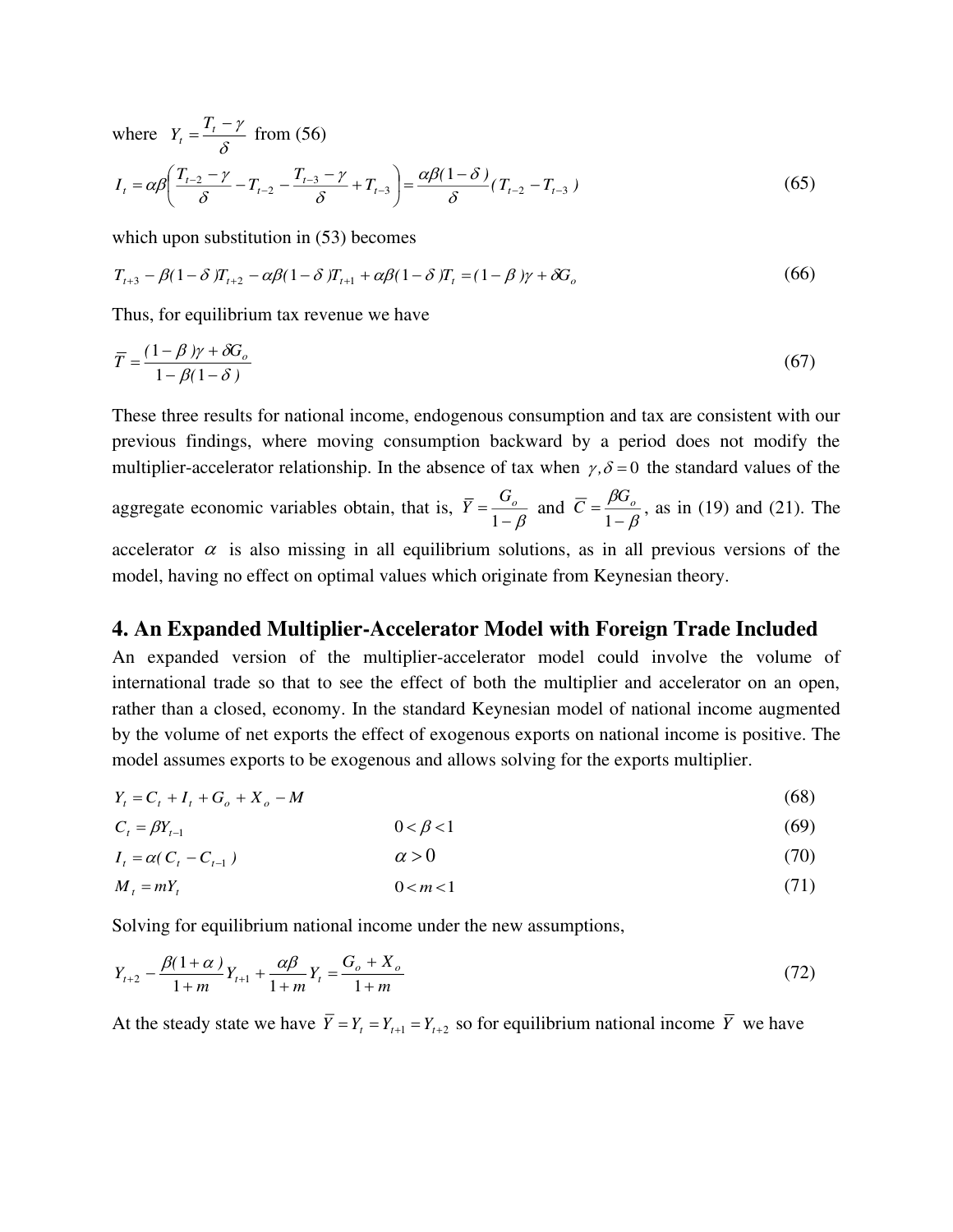$$
\overline{Y} = \frac{G_o + X_o}{\left[1 - \frac{\beta(1+\alpha)}{1+m} + \frac{\alpha\beta}{1+m}\right](1+m)} = \frac{G_o + X_o}{1+m-\beta}
$$
(73)

The equilibrium national income again lacks the accelerator coefficient and gives the value of the exports multiplier as

$$
\frac{d\overline{Y}}{dX_{\rho}} = \frac{1}{1 + m - \beta} \tag{74}
$$

Expressing consumption,

$$
\frac{C_{t+1}}{\beta} = C_t + \alpha C_t - \alpha C_{t-1} + G_o + X_o - \frac{m}{\beta} C_t
$$
\n(75)

$$
C_{t+2} - (\beta + \alpha\beta - m)C_{t+1} + \alpha\beta C_t = \beta(G_o + X_o)
$$
\n
$$
(76)
$$

For equilibrium aggregate consumption,

$$
\overline{C} = \frac{\beta (G_o + X_o)}{1 - \beta - \alpha \beta + m + \alpha \beta} = \frac{\beta (G_o + X_o)}{1 - \beta + m}
$$
\n(77)

For endogenous imports where  $Y_t = \frac{m}{m}$  $Y_t = \frac{M_t}{m}$  and  $C_t = \beta \frac{M_t}{m}$  $C_t = \beta \frac{M_{t-1}}{M_{t-1}}$  upon substitution in national income,

$$
\frac{M_t}{m} = \frac{\beta}{m} M_{t-1} + \frac{\alpha \beta}{m} (M_{t-1} - M_{t-2}) + G_o + X_o - M_t
$$
\n(78)

$$
M_{t+2} - \frac{\beta(1+\alpha)}{1+m} M_{t+1} + \frac{\alpha\beta}{1+m} M_t = \frac{m}{1+m} (G_o + X_o)
$$
 (79)

For equilibrium imports  $\overline{M}$  we obtain

$$
\overline{M} = \frac{m(G_o + X_o)}{1 + m - \beta} \tag{80}
$$

which is consistent with  $\overline{M} = m\overline{Y}$  in equilibrium. Augmenting the model by tax and foreign trade simultaneously, we solve

$$
Y_t = C_t + I_t + G_o + X_o - M \tag{81}
$$

$$
C_t = \beta Y_{t-1} \tag{82}
$$

$$
I_t = \alpha (C_t - C_{t-1}) \tag{83}
$$

$$
T_t = \gamma + \delta Y_t
$$
  
\n
$$
M_t = mY_t
$$
  
\n
$$
0 < m < 1
$$
\n(84)  
\n
$$
0 < m < 1
$$
\n(85)

Expressing aggregate consumption and aggregate investment,

$$
C_t = \beta(1 - \delta)Y_{t-1} - \beta\gamma\tag{86}
$$

$$
I_t = \alpha \beta (1 - \delta) Y_{t-1} - \alpha \beta (1 - \delta) Y_{t-2},
$$
\n
$$
(87)
$$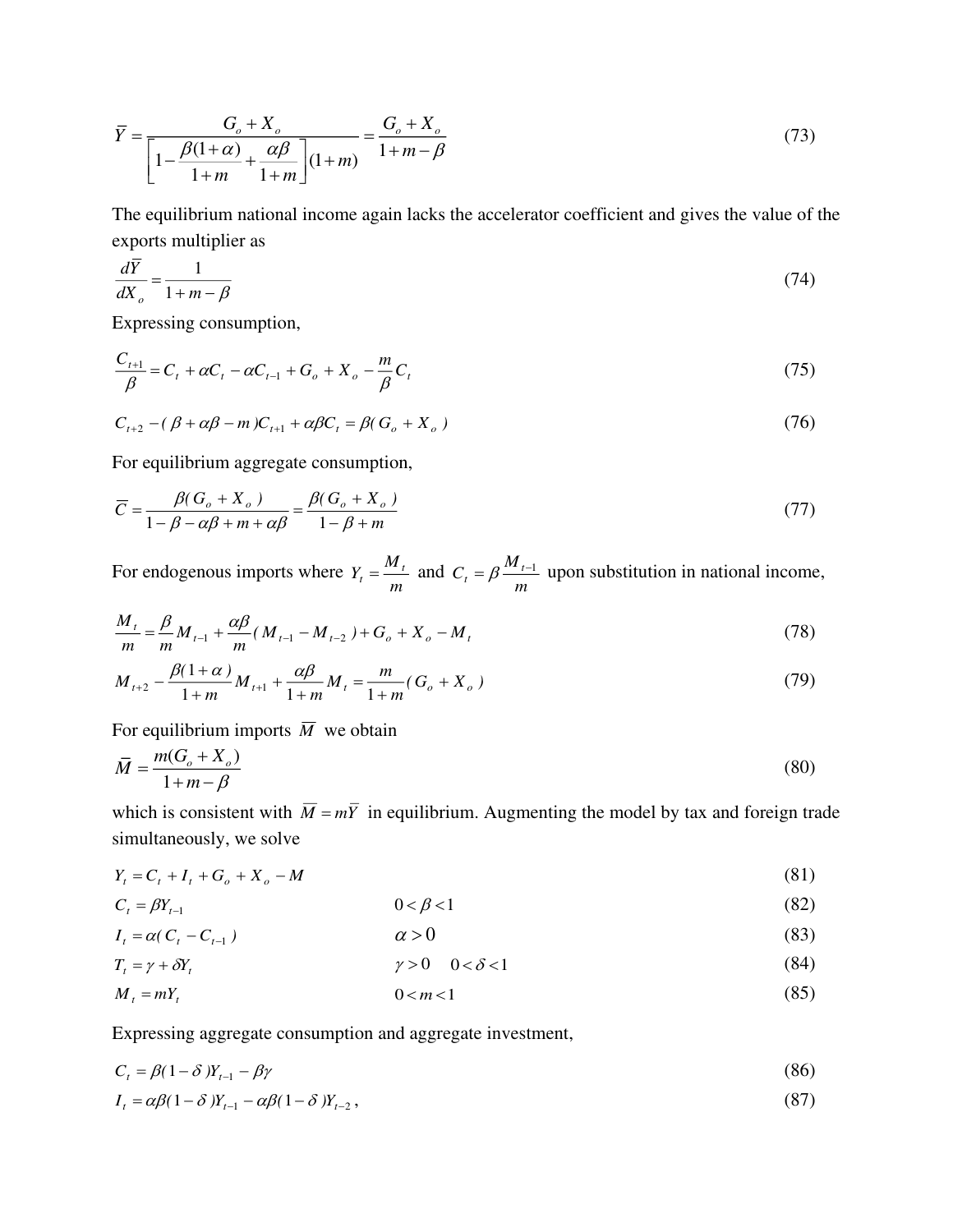and substituting in the national income equation (81),

$$
Y_{t+2} - \frac{\beta(1-\delta)(1+\alpha)}{1+m}Y_{t+1} + \frac{\alpha\beta(1-\delta)}{1+m}Y_t = \frac{G_o + X_o - \beta\gamma}{1+m}
$$
(88)

It produces the following equilibrium value for national income

$$
\overline{Y} = \frac{G_o + X_o - \beta \gamma}{1 + m - \beta(1 - \delta) - \alpha \beta(1 - \delta) + \alpha \beta(1 - \delta)} = \frac{G_o + X_o - \beta \gamma}{1 + m - \beta(1 - \delta)}
$$
(89)

which produces the exports multiplier

tax is negative on equilibrium national income.

$$
\frac{dY}{dX_o} = \frac{1}{1 + m - \beta(1 - \delta)}\tag{90}
$$

and the government expenditure multiplier with the same value  $\frac{dI}{dG_0} = \frac{1}{1 + m - \beta(1 - \delta)}$ *Yd*  $\frac{1}{\rho} = \frac{1}{1 + m - \beta(1 - \delta)}$  $\frac{1}{2(1-3)}$ . These results are consistent with the previous finding about the exports multiplier in the absence of taxation, i.e.,  $\frac{dX}{dX_n} = \frac{1}{1 + m - \beta}$ *Yd <sup>o</sup>* 1  $\frac{1}{\sqrt{2}}$ . Similarly, in the absence of trade where the marginal propensity to import is assumed to be  $m=0$  the government expenditure multiplier obtains the already known value  $\frac{dI}{dG_{o}} = \frac{1}{1 - \beta(1 - \delta)}$ *Yd*  $\frac{1}{\rho} = \frac{1}{1 - \beta(1 - \delta)}$  $\frac{1}{2}$ . The combined effect is one where a higher marginal propensity to import *m* reduces the value of both multipliers and that of income tax  $\delta$  is identical. We see that a higher income tax reduces both multipliers, whereas the effect of both income and non-income

#### **5. Conclusions**

Samuelson studied the interplay between the multiplier and accelerator, adding the accelerator coefficient to the standard Keynesian multiplier model. It could be expected that the accelerator effect might prevail over that of the multiplier and that national income drives aggregate investment, rather than the other way around. Using discrete time analysis and difference equations and solving the model in various contexts we do not find strict confirmation that the accelerator effect refutes or prevails over the multiplier effect. Just the opposite, we find that at the steady state, all equilibrium results of the Keynesian national-income model hold. The values of equilibrium national income are identical to those under Keynesian assumptions in the case of the simple national-income model and multiplier, the tax-augmented national-income model as well as the national-income model in the conditions of an open economy, that is, with foreign trade added. We solve the simple multiplier-accelerator model both in present terms and under a prolonged period of acceleration, i.e., by extending consumption one period backward. Using second-order and third-order difference equations, we solve for equilibrium consumption, tax, and imports. All results confirm the validity of Keynesian theory where investment, government